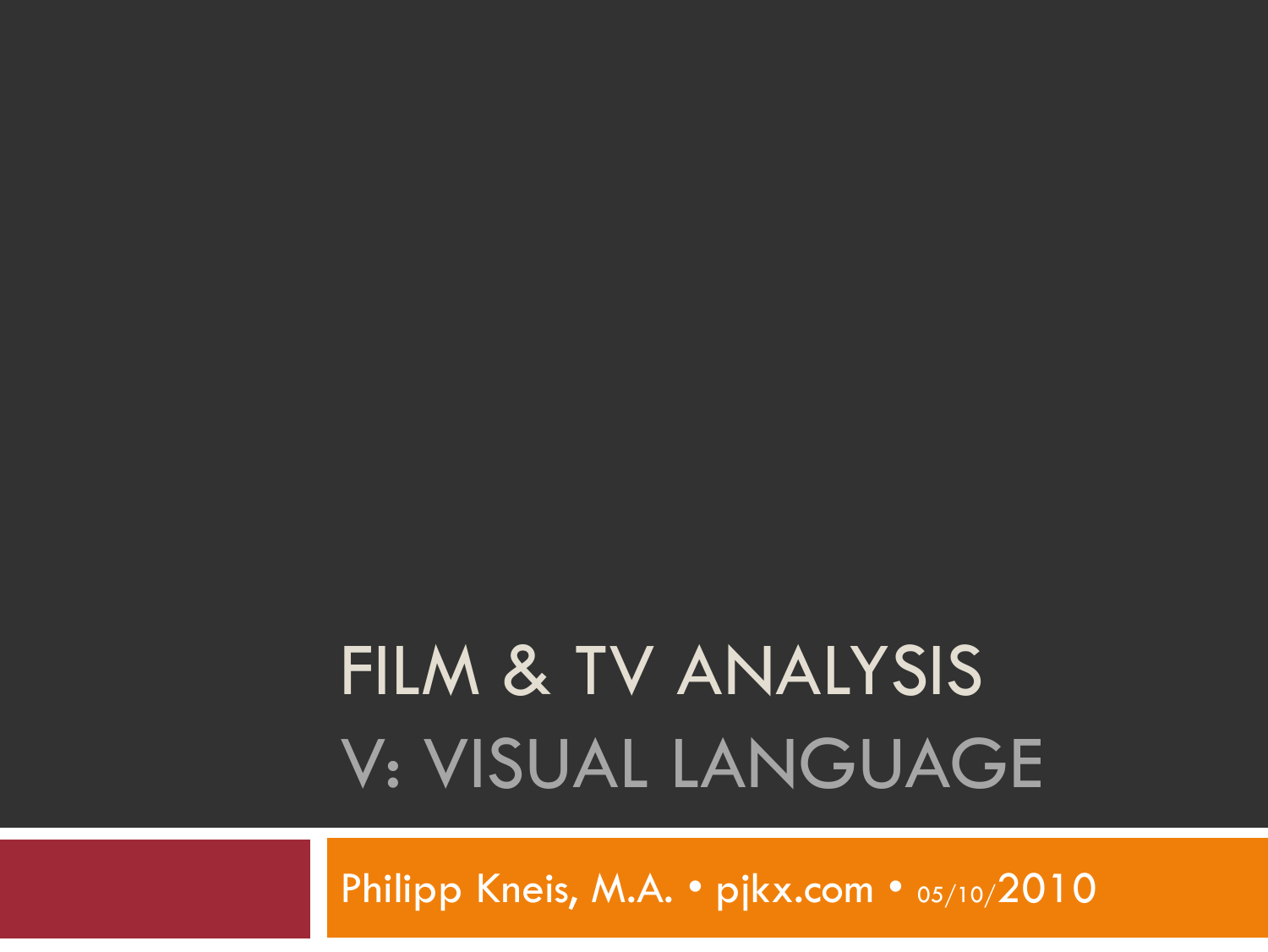- $\Box$  film is as highly audio-visual medium
- television is audio-visual too

□ what are the key differences?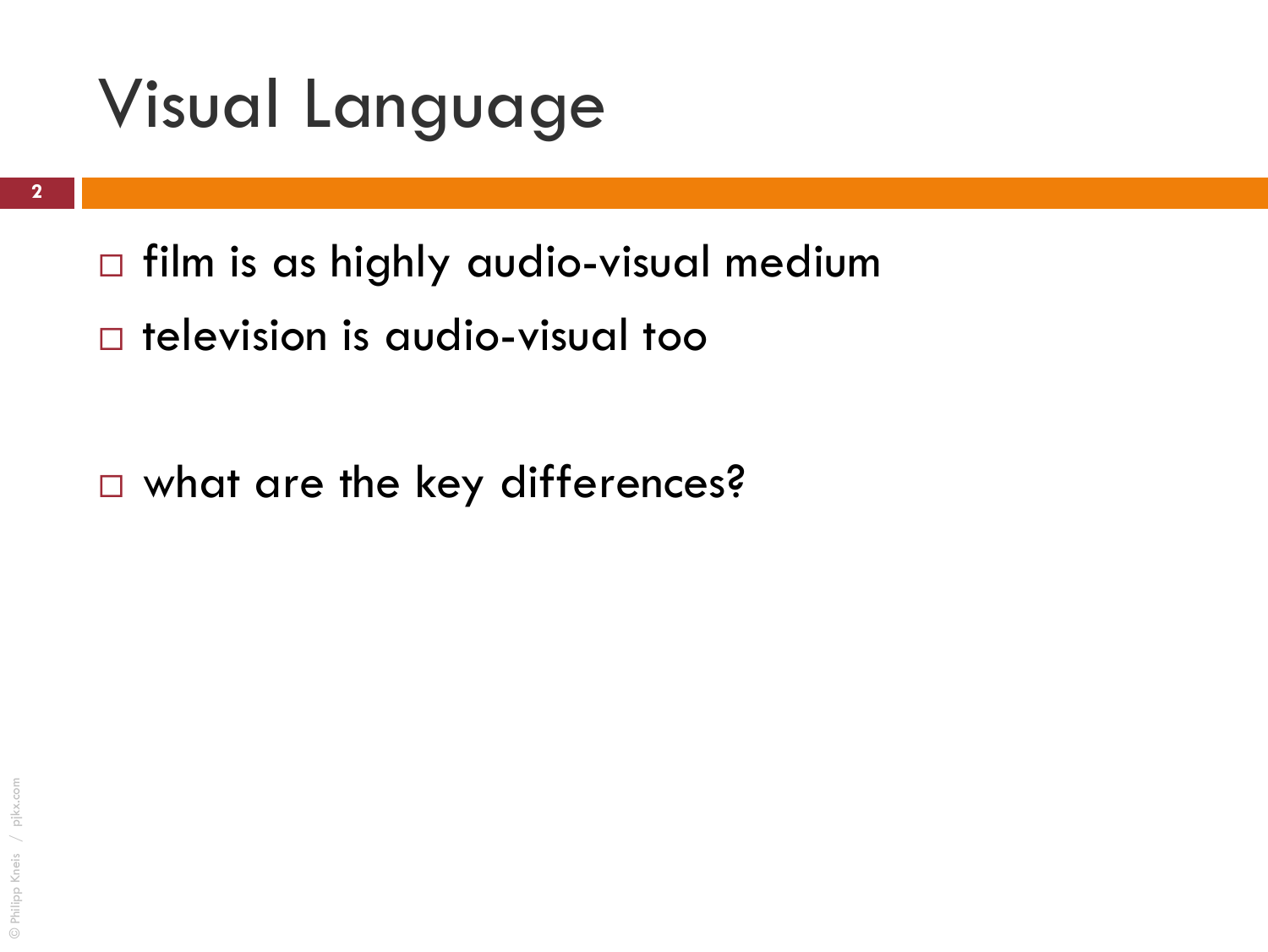- $\Box$  film: usually higher production value (more money)
- □ big screen (ideally unless bad cinema, VHS, DVD)
- $\Box$  big sound system (ideally  $-\sim$ )
- $\Box$  tv: usually lower production value, especially in the past
- □ small screen (getting bigger though)
- $\Box$  sound often just from tv set  $-$  though Surround possible
- $\Box$  different field depth (less long shots, more closeups)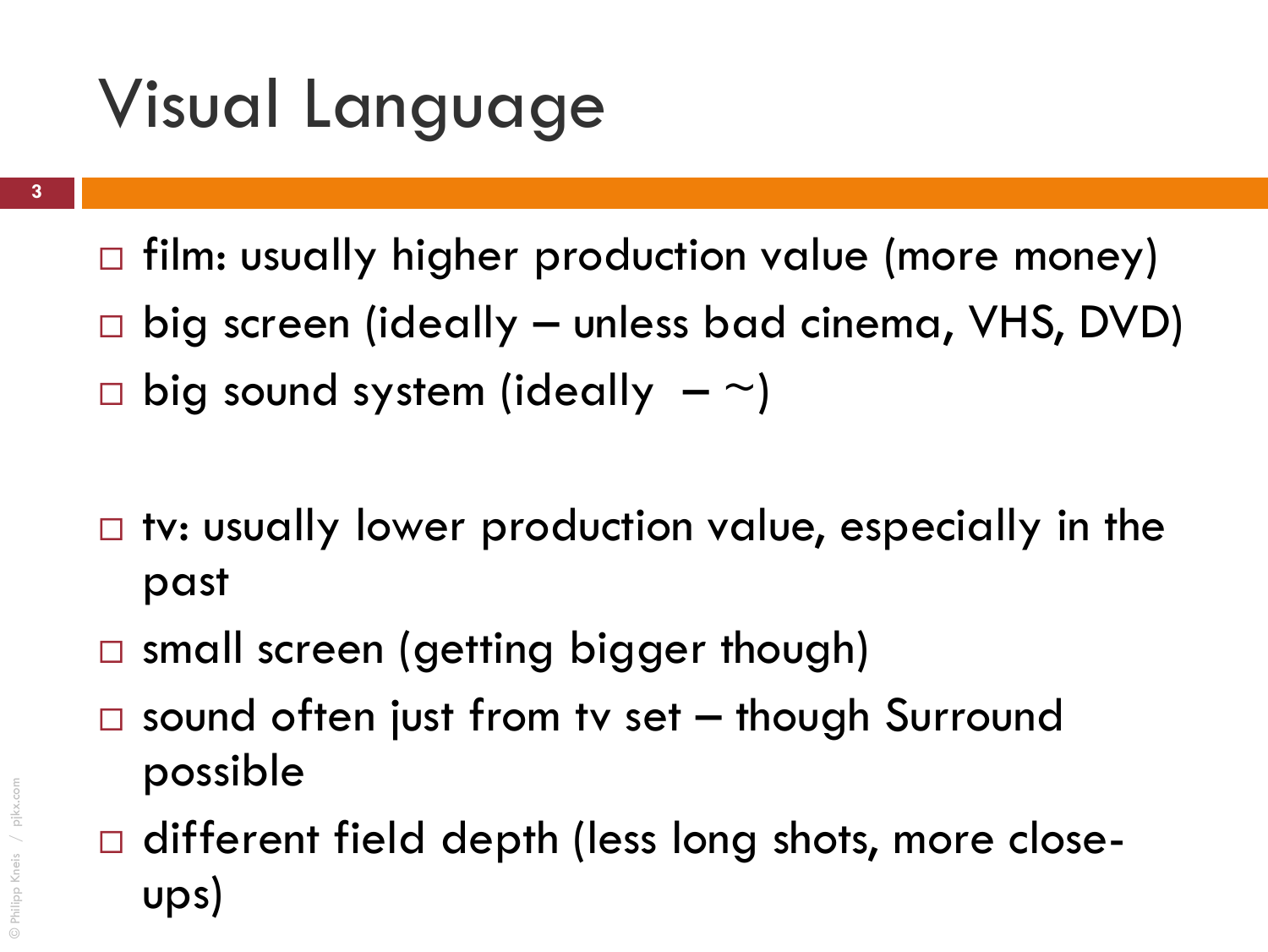$\Box$  this means:

Film may rely on ist visuals and sounds to tell a story  $\blacksquare$  television has to be more restrictive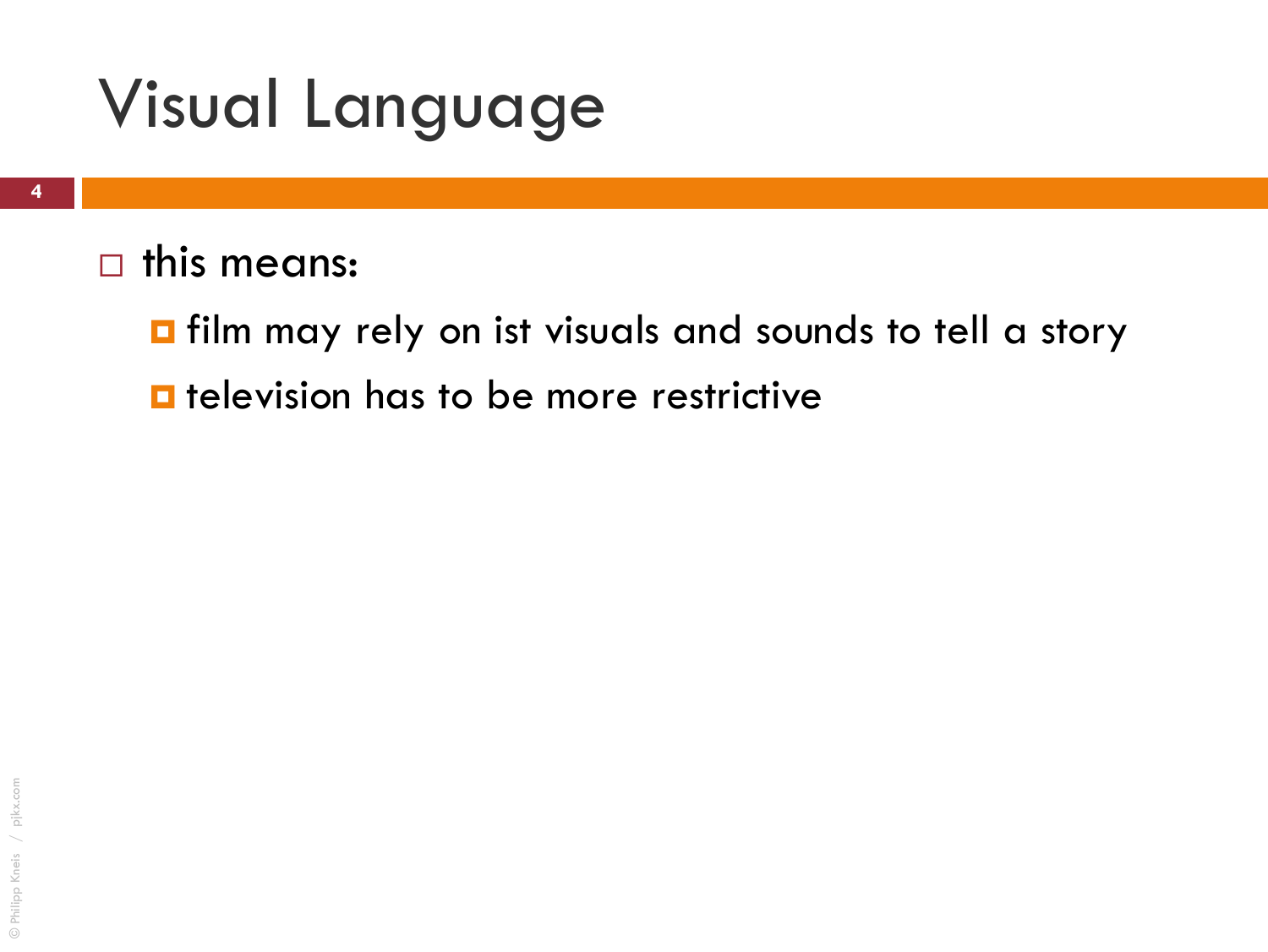- $\Box$  film: tells one story
- $\Box$  film series are the exception

 $\Box$  television: since the beginning, episodic in nature  $\Box$  exception: soap operas – continuing story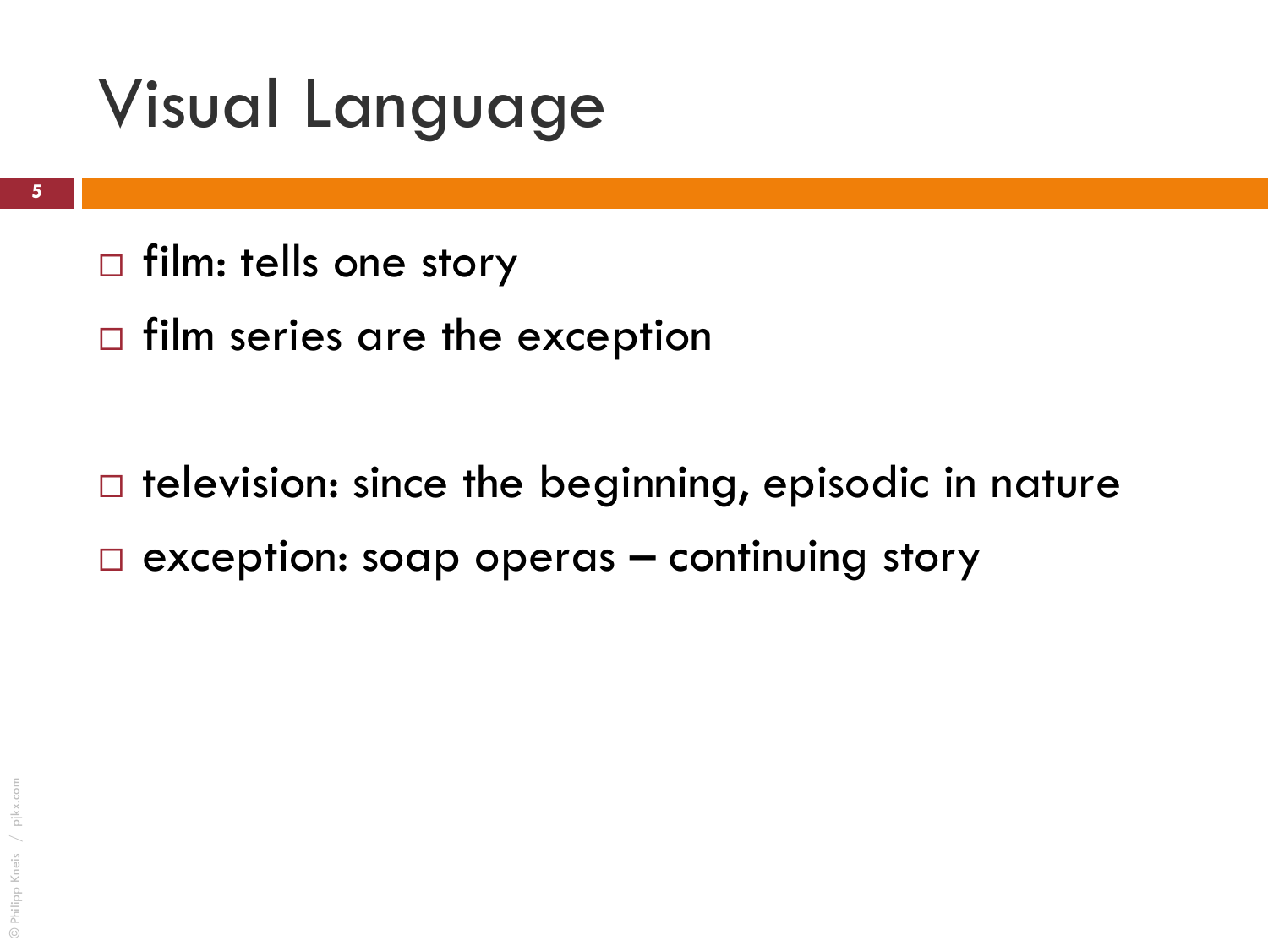- major changes since late 1980s / early 1990s
	- Magnum P.I. (1980-1988)
	- *Star Trek TNG* (1987-1994) and subsequent franchises
	- *Twin Peaks* (1990-1991; M: 1992)
	- *The X-Files* (1993-2002; M: 1998, 2008)

- □ higher production values
- □ serial narration: higher complexity
- $\square$  creation of intricate mythologies
- audience loyalty in SciFi/Horror franchise as basis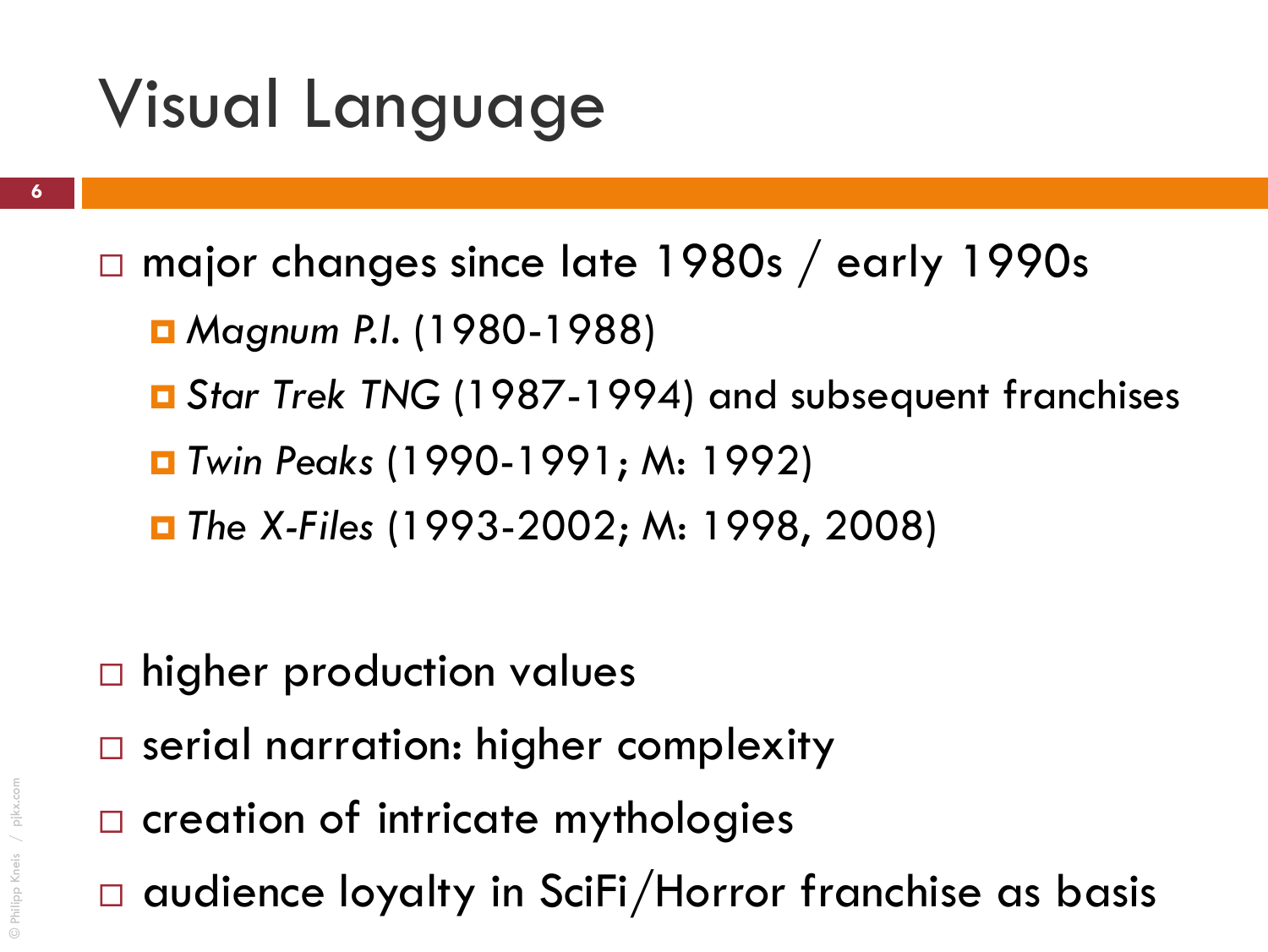#### **Genre: Sci-Fi/Fantasy/Horror (Selection)**

**Roswell, 1999-2002**

**Alias, 2001-2006**

**Lost, 2004-…**

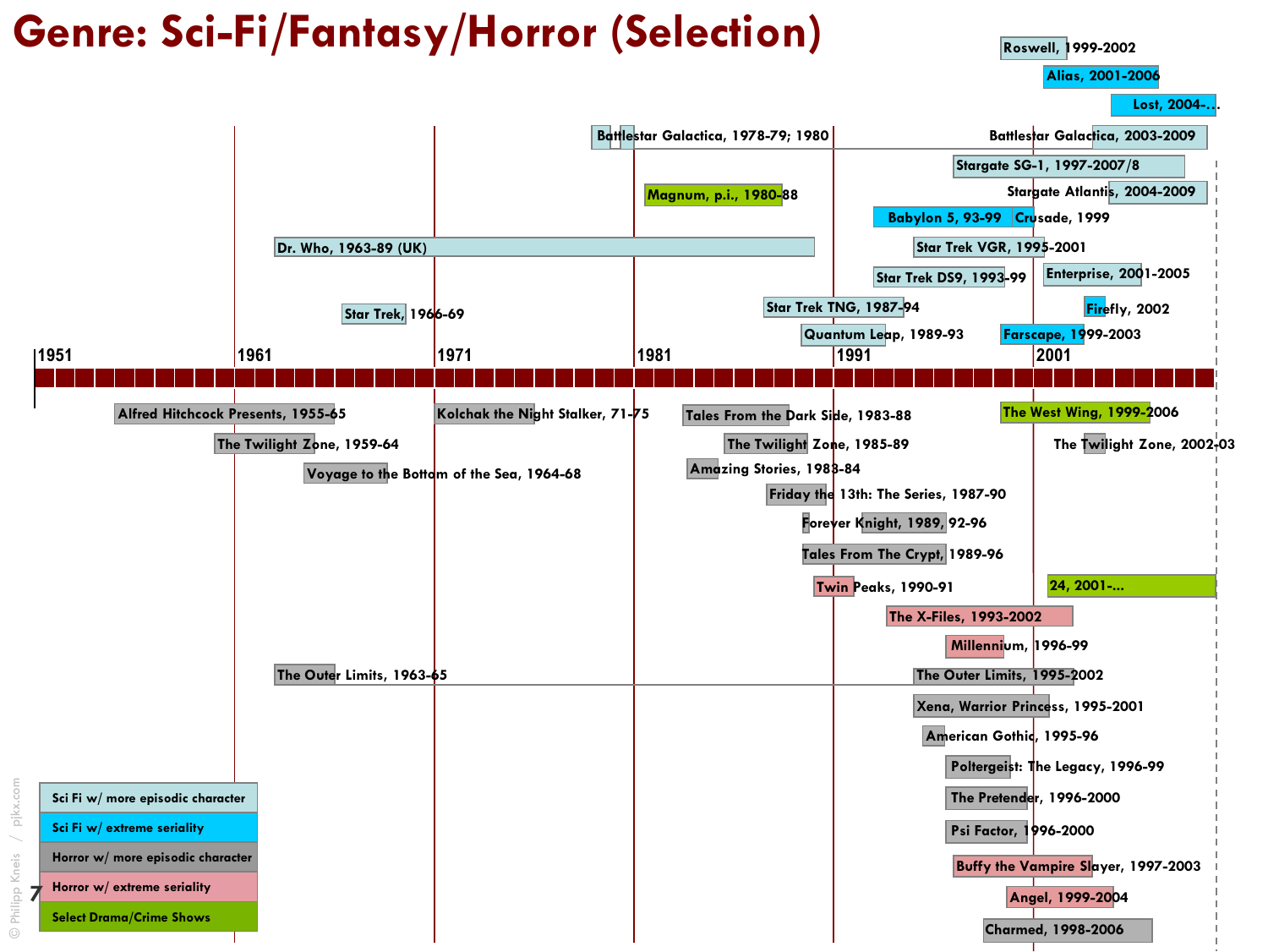Main Types:

- 1. no mythology at all, just recurring characters
	- *McGyver*, *Star Trek Classic*, *Magnum P.I. (till Season 7)*
- 2. partial mythology  $/$  stand-alone episodes ("Monster-of-the-Week")

 *The X-Files*, *Buffy the Vampire Slayer*, *Angel, Babylon 5*  (seasons 1-2, 5), *Stargate*

3. full mythology / almost no stand-alone episodes

*24, Babylon 5, Alias, Lost* (seasons 3-4)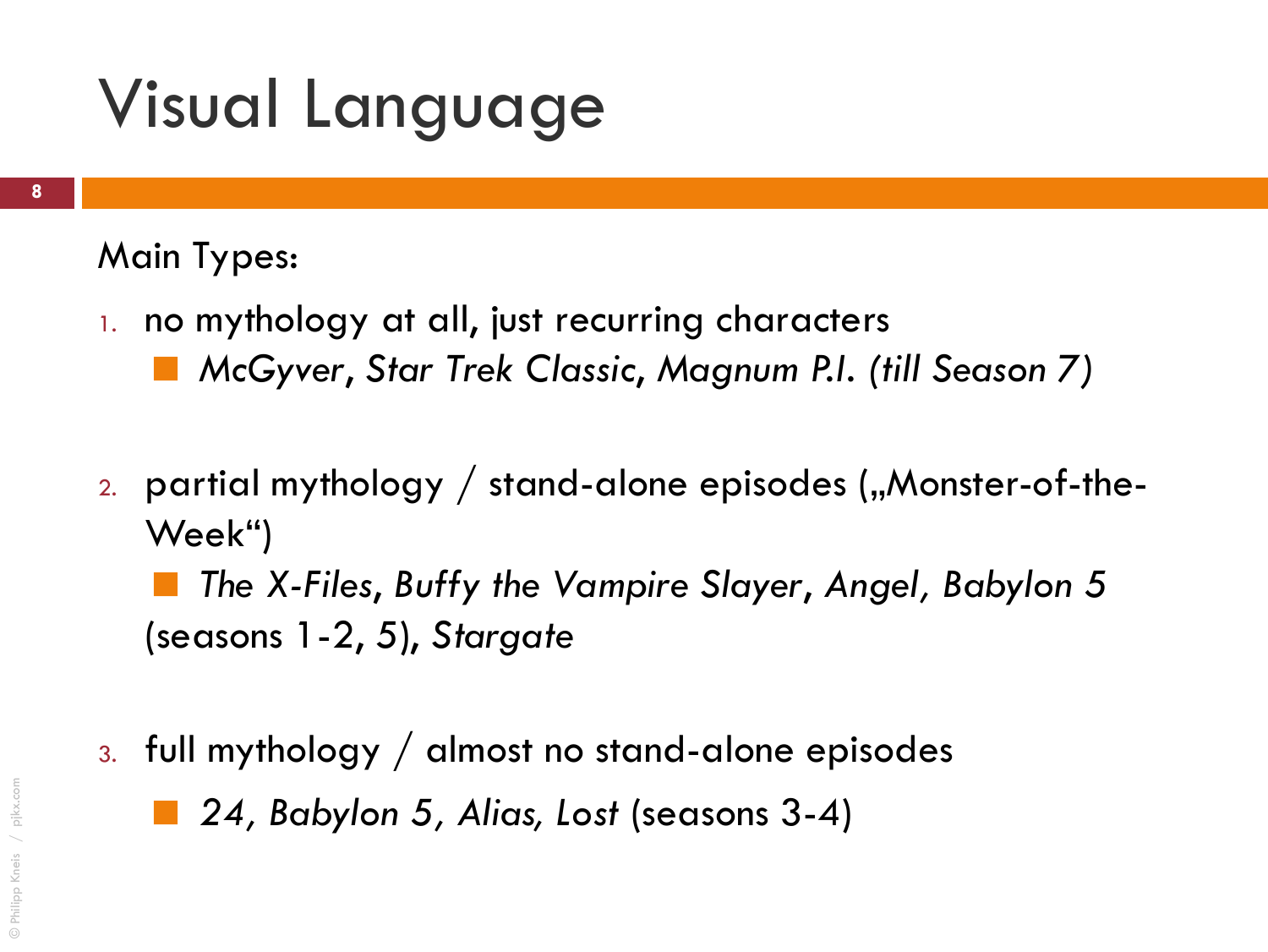#### example for complex narrative: Farscape

**E** everything is connected

 $\blacksquare$  audience "loyalty" is required for understanding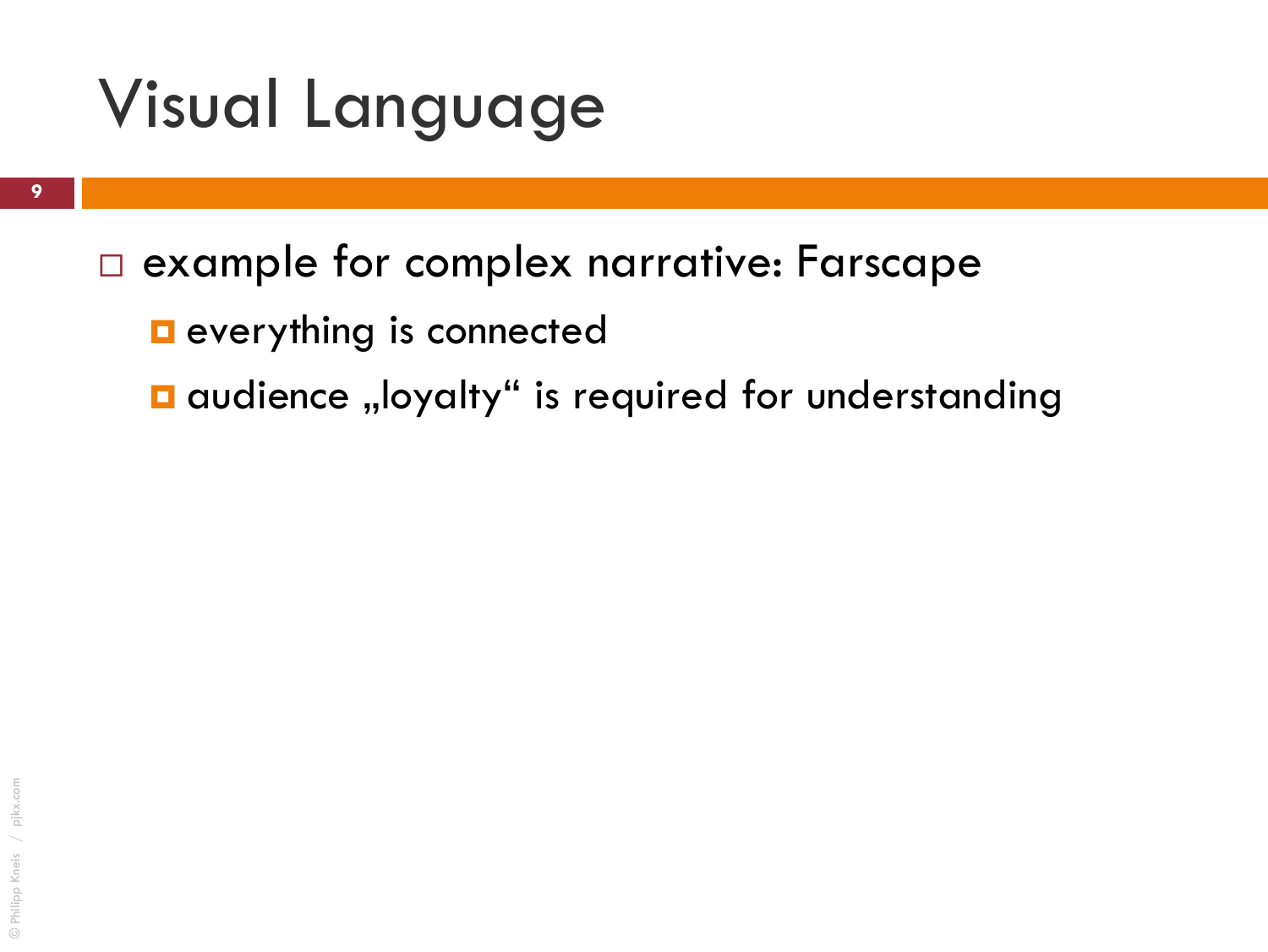*<u><i>Farscape</u>*</u> (Rockne S. O'Bannon, 1999-2003)

- **[Main Titles Season 4](http://www.youtube.com/watch?v=1sdZVqapWa0)**
- **["Previously on Farscape" Ep. 4.22](http://www.youtube.com/watch?v=frr-5V938bg)** 
	- clips from every episode so far --- high serial character
- **<u>E [Clip from Ep. 3.16 "Revenging Angel"](http://www.youtube.com/watch?v=bMByfozpl-M)</u>** 
	- intertext: quoting *Road Runner* cartoons, *Star Trek*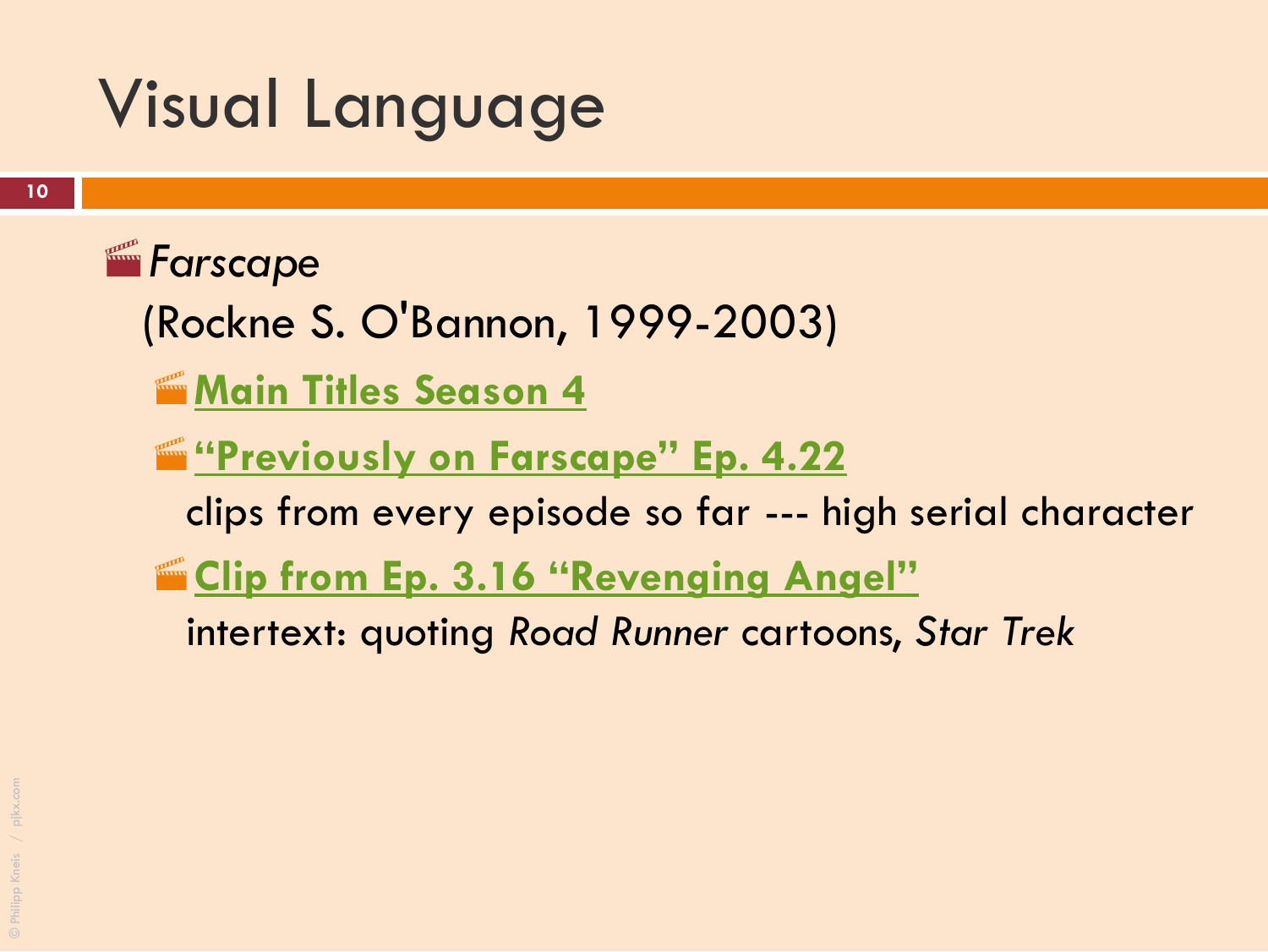#### $\Box$  intertext/post-modern narrative

- $\blacksquare$  connections to other texts (this is not new in art  $-$  it is more a matter of degree than principle)
- **E** excessive quoting of other franchises, like also on *Buffy, Stargate*

- $\blacksquare$  each pice of art is not only a pice of art, but a statement on art itself
- **<u>E</u>** self-reflexive text: commenting on making art itself (*The Producers, Shakespeare in Love*, etc.)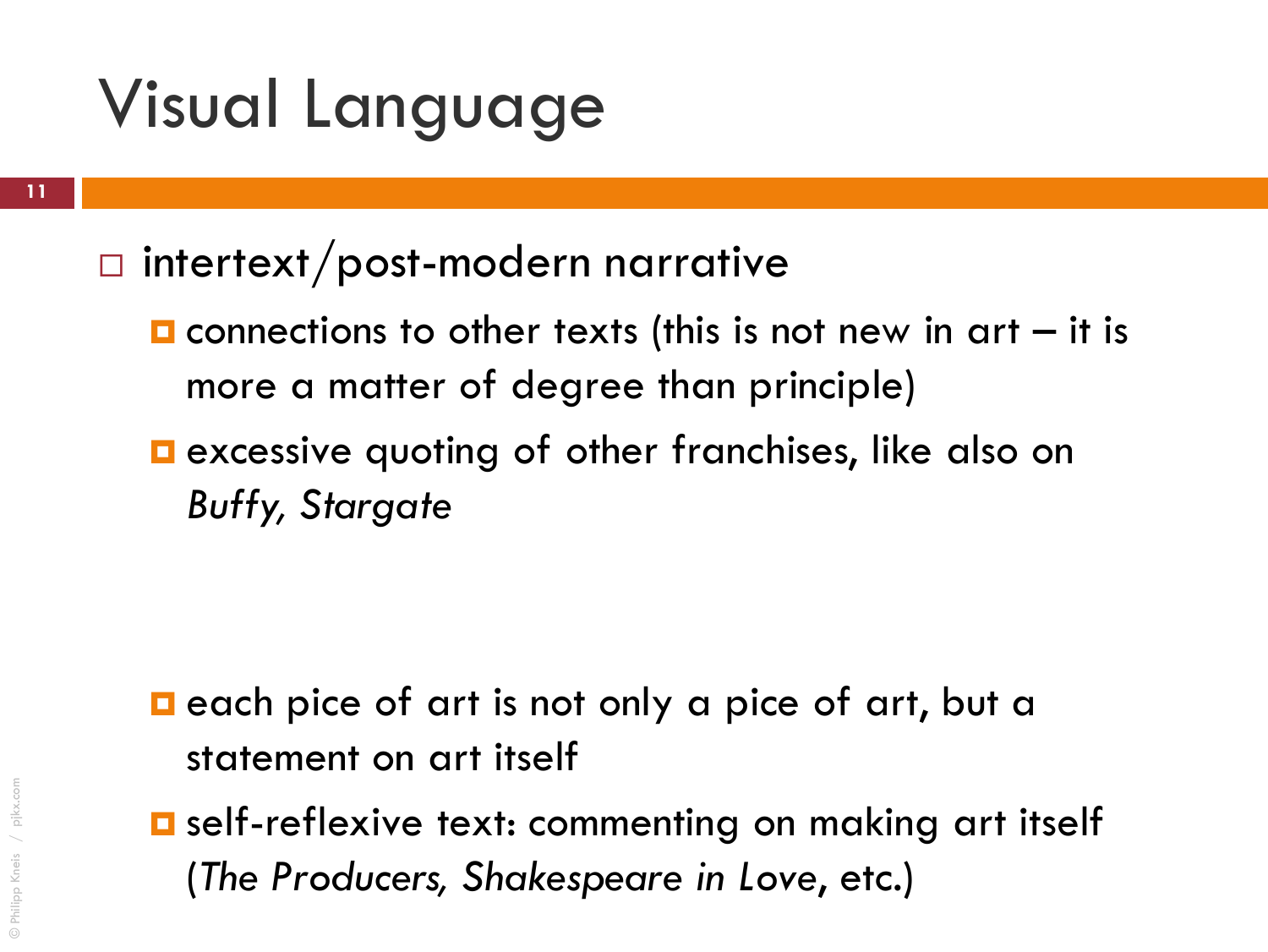postmodern style works here because similar audience --- same genre